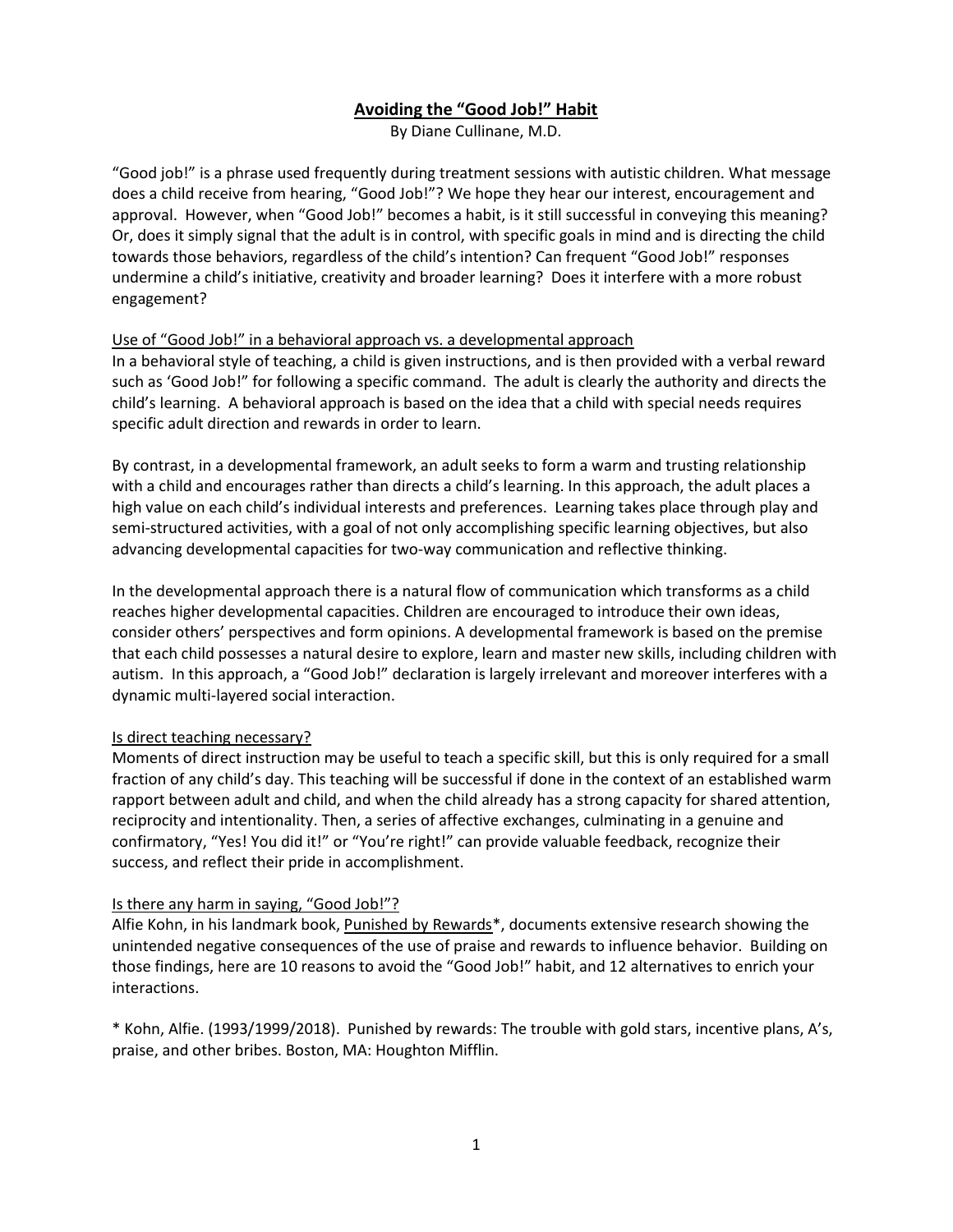#### 10 reasons NOT to say: "Good Job!"

- 1. "Good Job!" has limited emotional meaning and constricts the complexity of interaction possible. A child may tune out "Good job!" as no more than background noise or may be bothered or confused and turn away.
- 2. "Good job!" places judgement on specific actions and discourages a child's initiative, creativity and experimentation.
- 3. "Good Job!" values an action, whether purposeful or not, so that the child does not have time to evaluate their act and its outcome for themselves, and form concepts that can be applied more generally.
- 4. "Good Job!" creates a relationship of dominance and control, rather than a relationship with shared pleasure, reciprocity, a natural flow of communication and co-regulation. A child may feel resentful when their interests, choices and feelings are ignored.
- 5. A child may wait passively for instructions and then rush to completion in anticipation of "Good Job!" and other rewards. Later in life, they may be vulnerable to coercion.
- 6. After hearing "Good Job!" a child may repeat the praised actions rather than planning and challenging themselves in a new effort, thus missing the potential of feeling pride in accomplishing their own, more difficult goal.
- 7. "Good Job!" given after obedience that ends a challenging behavior may not address the underlying reason for a child's distress. Without deeper understanding and resolution, the original problem will likely emerge in another undesirable behavior.
- 8. Some children learn to manipulate interactions to gain more frequent responses of "Good Job!" or alternatively learn to purposefully frustrate or deceive the adult.
- 9. When an adult directs actions punctuated with "Good Job!", a child fails to develop the capacity for collaborative shared problem solving, understanding perspective of others, and considering others' experiences with empathy.
- 10. With constant directives, a child may fail to develop a true sense of their own identity, wishes, interests and needs. As an adult, they may then lack the capacity to advocate for themselves.

### 12 things to say (and do) instead of saying "Good job!"

- 1. Don't say anything! Join a child's play with your actions, expanding their activity by building on their interests.
- 2. Offer a range of different emotional expressions and gestures that clarify and deepen meaning for the child and create a shared affective experience: surprise (Oh!), frustration (Ugh!; Grr!),